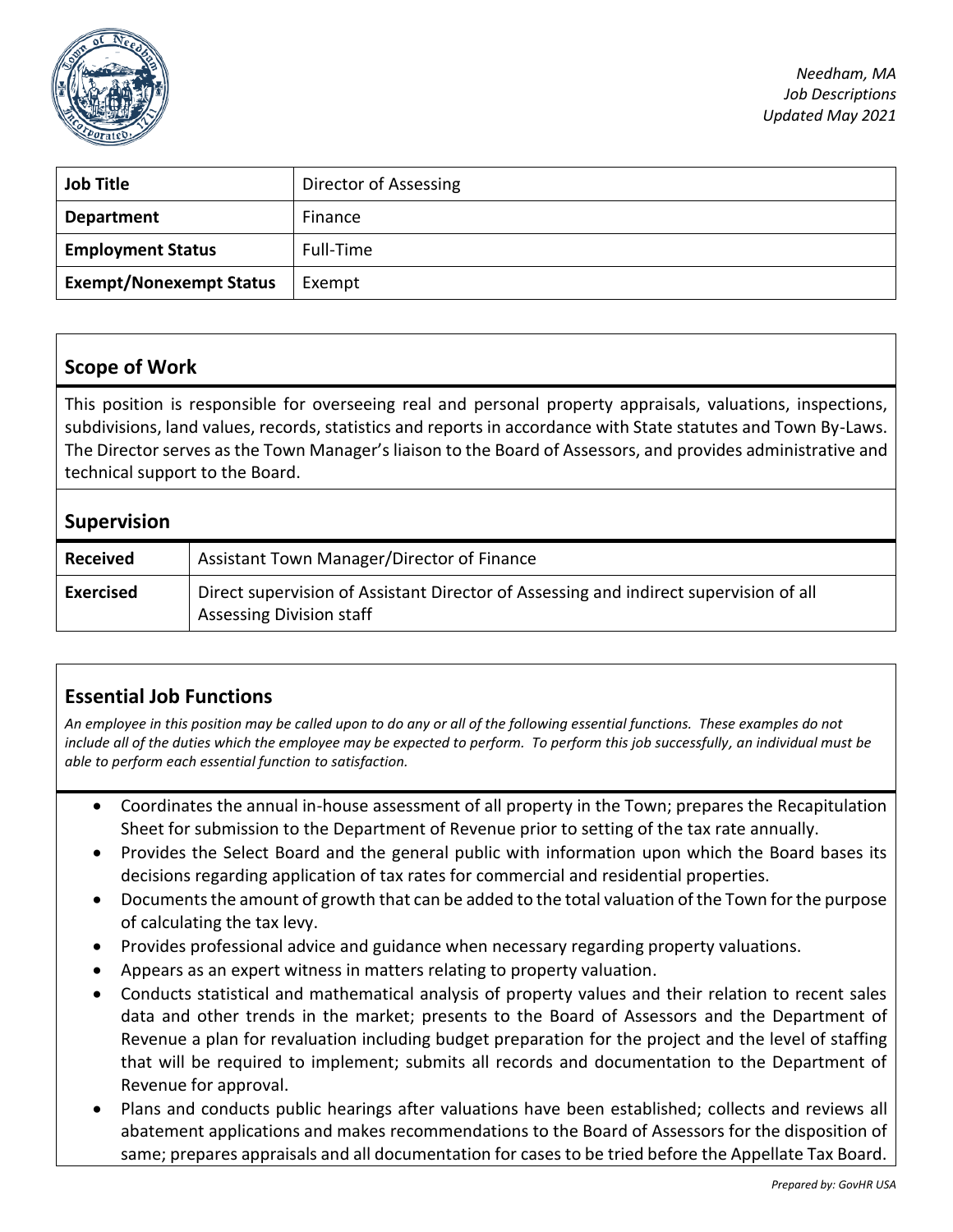- Inspects additions, alterations to and demolitions of residential and commercial properties; measures and lists new buildings; oversees consultants contracted to perform such services.
- Provides other departments with information from the Assessor's data base as needed.
- Prepares a variety of records and reports for the State.
- Works directly with the general public, real estate appraisers, attorneys and other data collection agencies; supervises public relations with the media and general public on property assessment issues.
- Administers the general business activities of the office, overseeing all transactions related to real and personal property records, assessments, revisions, exemptions, abatements, betterments and motor vehicle excise taxes.
- Participates on the Finance leadership team.
- Provides input for the departmental budget; administer approved budget.
- Attends meetings of the Board of Assessors and other local officials and department heads to facilitate the assessing process. Provides and maintains minutes of meetings; provides and distributes reports and correspondence, and prepares documents for signature.
- Serves on relevant boards and committees as assigned including professional State and regional assessing associations
- Provides effective and efficient customer service and promotes and maintains responsive community relations.
- Follows safe work practices.

# **Other Job Functions**

• Performs related duties as assigned.

# **Requirements of Work**

Graduation from college or university with a Bachelor's Degree in Public Administration, Finance or a related field and a Massachusetts Accredited Assessor (M.A.A.) designation, supplemented by at least 7 years of assessing experience including 3 years of supervisory experience.

# **Knowledge, Ability, and Skill**

In addition to the requirements of work, the individual should also have the following knowledge, ability, and skill:

| Knowledge of      | Real property appraisal methods and procedures.<br>• Mass. General Laws relating to municipal finance and property assessment for tax<br>purposes.<br>• Various building types and quality of construction.<br>• The use of standard office equipment including computers and relevant software<br>programs. |
|-------------------|--------------------------------------------------------------------------------------------------------------------------------------------------------------------------------------------------------------------------------------------------------------------------------------------------------------|
| <b>Ability to</b> | Inspect, measure and list all types of real property.<br>Make changes to the Town's property inventory data base.<br>$\bullet$<br>Maintain confidentiality.<br>$\bullet$<br>Make accurate mathematical calculations.<br>$\bullet$<br>Compile data about a property and make accurate valuation.<br>$\bullet$ |